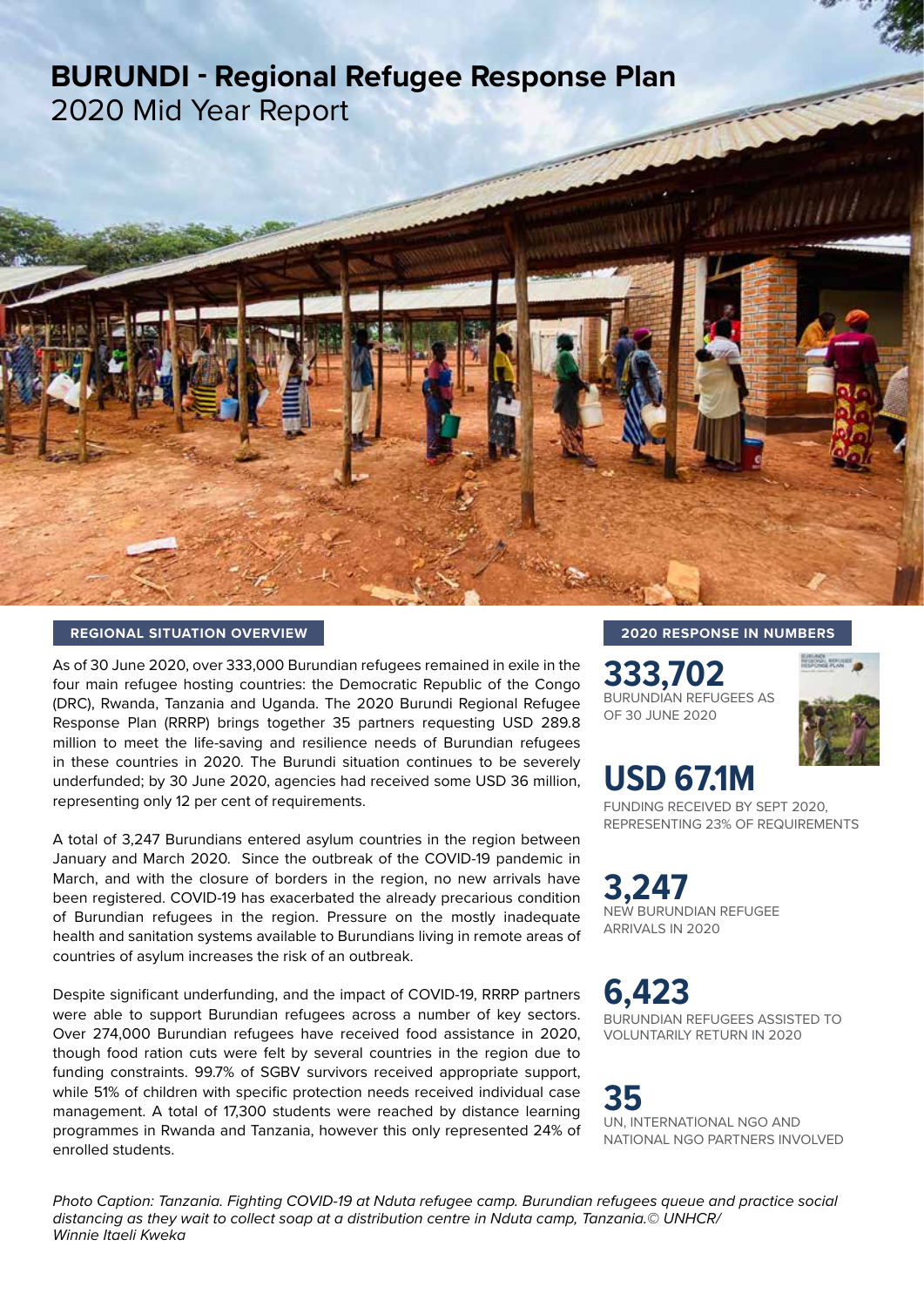#### **THE SITUATION IN BURUNDI**

Despite heightened tensions during the May elections, there has not been any major forced displacement inside Burundi or across borders. In his inaugural speech on 18 June, the new President of Burundi urged people who had fled the country, including government critics, human rights activists and refugees to return home. UNHCR remains committed to facilitate the voluntary repatriation to Burundi as the primary durable solution for those refugees who indicate their desire to return. It remains, however, crucial to continue to provide international protection to refugees who are not seeking to return to Burundi at this time and to respect the right to seek asylum. The vast majority of returns have been from Tanzania, with smaller numbers assisted to return from Kenya and the Democratic Republic of the Congo (DRC). Almost all returns from Rwanda and Uganda have so far been self-organized. By 30 June, a total of 6,423 Burundians had returned from Tanzania in 2020.



#### **2020 RRRP FUNDING**

By September 2020, RRRP partners received over USD 67 million against the 2020 plan and would like to thank the many donors who have contributed both flexible and earmarked funds this year. While regionally, 23 per cent of requirements have been received, at the country level, this varies from 35 per cent of requirements received in Uganda, to just 15 per cent of requirements received in Rwanda. Partners in the DRC have yet to report on funding status. A detailed breakdown of funding received by country and by partners is available online at the [Refugee Funding](http://refugee-funding-tracker.org)  [Tracker](http://refugee-funding-tracker.org) (please navigate to the Burundi RRP and select 2020).

#### **BURUNDIAN REFUGEE POPULATION TRENDS**

As of 30 June 2020, a total of 333,702 Burundian refugees remained in exile in the four main host countries. A total of 3,247 new arrivals were recorded in the first half of the year, compared to 4,398 in the same period in 2019 and 6,853 in the second half of 2019. The graph below highlights that the majority of refugees arrived in asylum countries in January to March before COVID-19 response restrictions limited movement across the region. Uganda received the most new arrivals (1,484), followed by the DRC (1,111) and Rwanda (645). Since 2018, Tanzania has largely closed its borders to new asylum-seekers from Burundi.



Between January and June 2020, some 6,423 refugees were assisted to return to Burundi from Tanzania, bringing the total since the start of the voluntary repatriation operation in 2017 to over 86,000. UNHCR has not promoted or encouraged returns to Burundi, but assisted those refugees who have indicated they made a free and informed choice to return voluntarily.

**2020 Monthly Arrival and Return Trends**

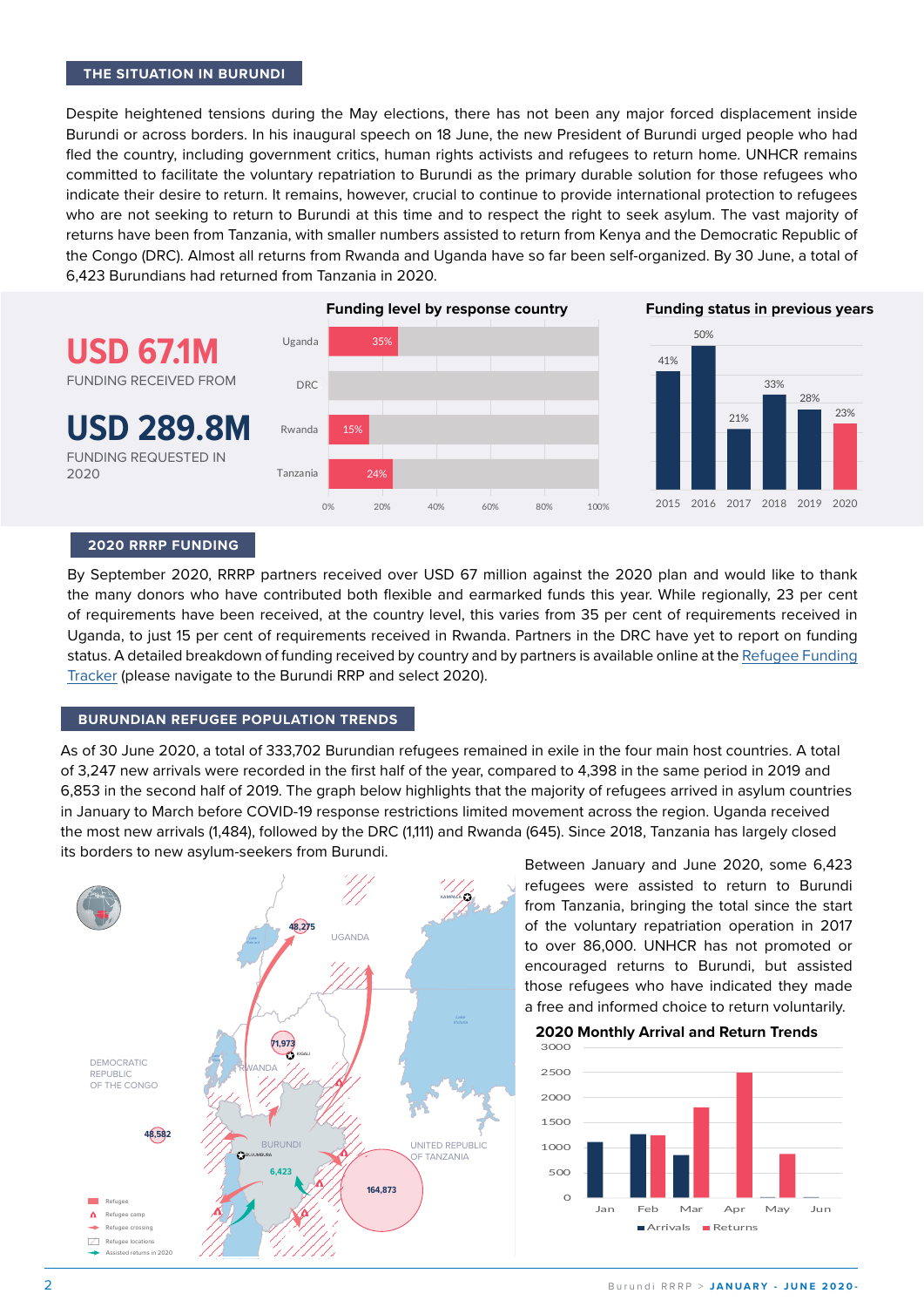#### **COVID-19 PREPAREDNESS AND RESPONSE**

The outbreak of the COVID-19 pandemic has posed unprecedented challenges and exacerbated the already precarious condition of Burundian refugees in the region. Burundian refugees are at significant risk, as the large majority of the refugee population lives in densely populated camps with weak or inadequate shelter, health services and WASH infrastructures coupled with food ration cuts in several countries due to underfunding. The high mobility of refugees and the porous borders in several parts of the region put refugees in camps at a heightened risk of infection.

While access to refugee communities has generally been maintained throughout, including through movement waivers for RRRP partners, COVID-19 preventive measures, reduced physical presence and scaling down to essential services have had an impact on service delivery to refugees and host communities. COVID-19 response priorities are health, WASH, continuation of protection services and mitigation of the most severe socio-economic impacts through emergency cash assistance where possible. The situation has involved an increasing reliance on communitybased structures and refugee workers/volunteers for child protection and persons with specific needs. In the new context, response partners have worked to identify and strengthen preferred and trusted channels to maintain proximity with refugees, ensuring the continuation of services and to facilitate community engagement. These efforts include ensuring refugees have access to service providers – including through remote channels – in order to access information, provide feedback and raise complaints. Preventing and reducing the risk of transmission of COVID-19 among refugees, asylum-seekers and the host communities through risk communication, infection prevention and control measures across all sectoral activities continues to be a high priority. Capacity building of the health workforce, especially strengthening the role of community-based health workers also remains urgent.



*Above: Tanzania. Fighting COVID-19 at Nduta refugee camp. Information posters on COVID-19 prevention and symptoms, is translated into Kirundi for Burundian refugees, at a distribution centre in Nduta camp, Tanzania.. © UNHCR/ Winnie Itaeli Kweka*



Burundian refugees **tested for COVID-19** by 30 June 2020 **435**



Burundian refugees **tested positive for COVID-19**, with no deaths reported **3**



### **97%**

of Burundian refugees and host communities **reached with COVID-19 related messaging**



health centres supported or established for COVID-19 response, as well as **7 isolation centres** & **4 quarantine centres**



of health staff participated in **COVID-19 related trainings 50%**



**additional handwashing facilities established** across Rwanda, Tanzania & Uganda **2,241**



**24%\***

of Burundian refugee students reached with **remote learning** (e.g. radio lessons, study packs etc.)



### **68,683\***

Burundian refugee households received **additional core relief items** and 6,142 households receiving cash / vouchers as part of the COVID-19 response

*Note: Data from the DRC unavailable for all indicators at the time of publishing. \*\* Data unavailable for Uganda*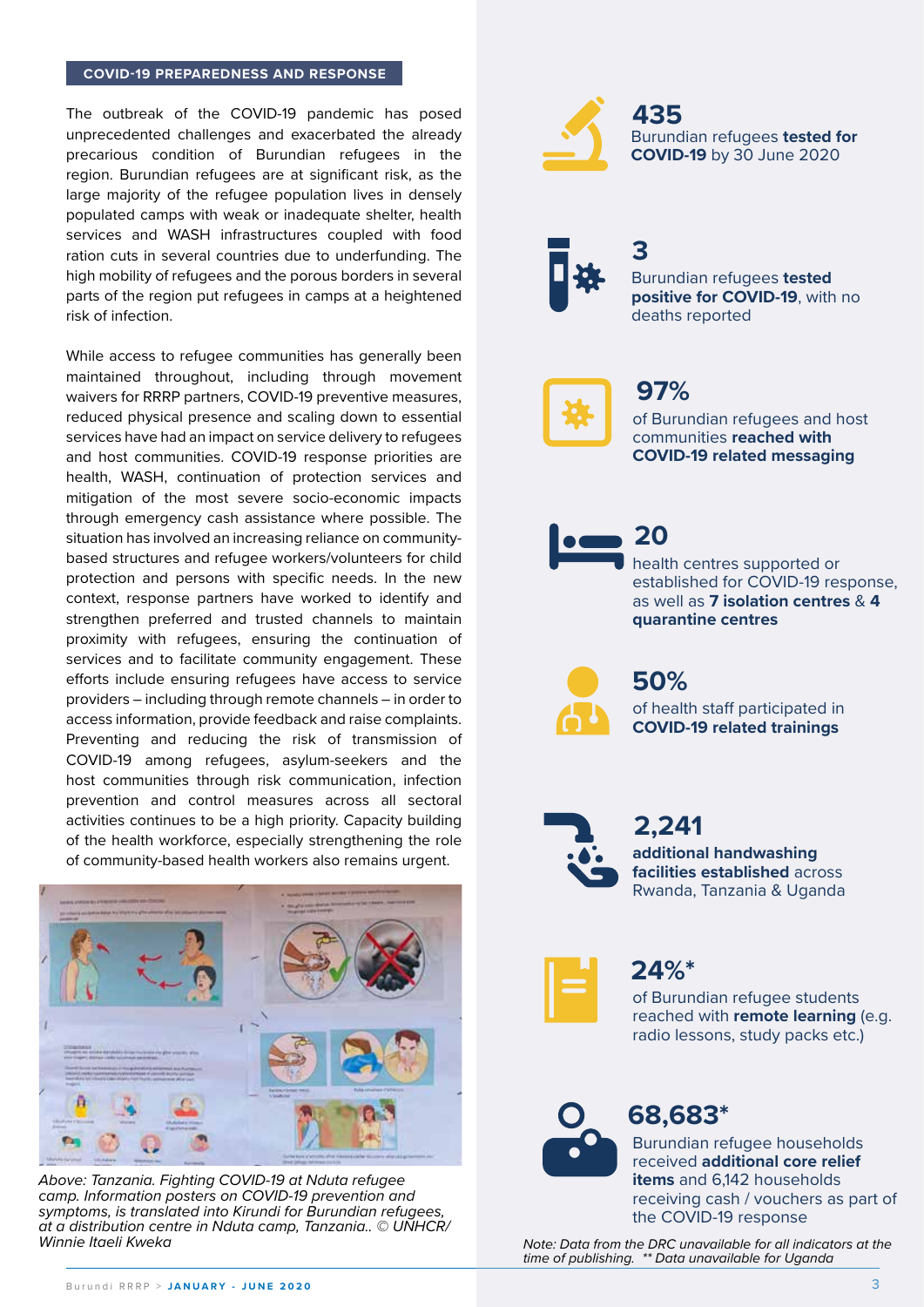### **100%**

Burundian refugees **individually registered** in Rwanda, Tanzania and Uganda



### **1,278**

identified **SGBV survivors assisted with appropriate support** (99.7%, against a target of 100%) maintained from 100% in 2019

**1** 2,372

Burundian refugee children with specific needs received **individual case management**  (51%, against a target of 62%)



### **13,802**

refugee children enrolled in **Early Childhood Development programmes** (52%, up from 38% in 2019)



### **56,787**

refugee children enrolled in **primary school** (Gross Enrollment of 94% up from 88% in 2019)



### **8,034**

refugee children enrolled in s**econdary school** (Gross Enrollment of 36%, against a target of 33%) up from 21% in 2019



### **274,929**

Burundian refugees received **food assistance** in 2020



### **7,319**

refugee women **delivered babies with assistance** from qualified health personnel (96%, against a target of 95%) maintaining 95% achievement in 2019

*Note: Data from the DRC unavailable for all indicators at the time of publishing.* 

### **2020 ACHIEVEMENTS AND GAPS**

The following provides a mid-year update on the eight key sectors for the Burundi Regional Refugee Response Plan.

#### **PROTECTION**

Considering the challenges for mobility and outreach, the COVID-19 crisis prompted partners to redesign their programmes, putting a heightened focus on communitybased responses.

RRRP partners continued efforts to prevent and respond to SGBV, even as COVID-19 restrictions impacted activities. 1,278 survivors of SGBV were provided with appropriate support, with the level of reporting and response maintained from 2019. Some 2,732 Burundian children with specific protection concerns (51 per cent) received individual case management, however this is down from 62% at the end of 2019. Moreover, there are only 42 case workers available, bringing the case worker to child (receiving case management) ratio up even higher from 1:54 at the end of 2019 to 1:56 in mid-2020 (against a standard of 1:25).

In Tanzania, RRRP partners successfully advocated with relevant counterparts for the issuance of birth certificates to refugee children (under the age of 5 years) born in Tanzania. This is a significant development, as birth certificates serve as a measure to prevent statelessness and facilitate children's access to education, health and other essential services. Another notable achievement was the completion of 5,768 assessments to ascertain the voluntariness of Burundian refugees who had indicated their wish to repatriate.

In Rwanda, RRRP partners identified the most vulnerable groups of refugees and asylum-seekers in urban areas and provided them with a multi-purpose, one-time cash assistance grant.

In Uganda, RRRP partners provided psychological services to 331 Burundian refugees and psycho-social counseling through a hotline to 1,300 refugees. Women Centers offered skills training and other programmes to build confidence and resilience and provided a safe space for women to access information and develop social networks.

#### **EDUCATION**

Regionally, the percentage of Burundian refugee children who were enrolled in all three levels of education increased in 2020, from 38% to 52% for ECD, from 88% to 93% for primary school, and from 21% to 36% for secondary schooling (gross enrollment rate). However, following school closures in March, only 24% of enrolled refugee learners overall were estimated to be reached by distance learning programmes.

In Tanzania, RRRP partners collaborated with a local radio station to establish radio education programmes for refugee schools in the camps, which expanded access to education for refugee children at large during the closure period. In Rwanda, the Government offered remote learning via radio,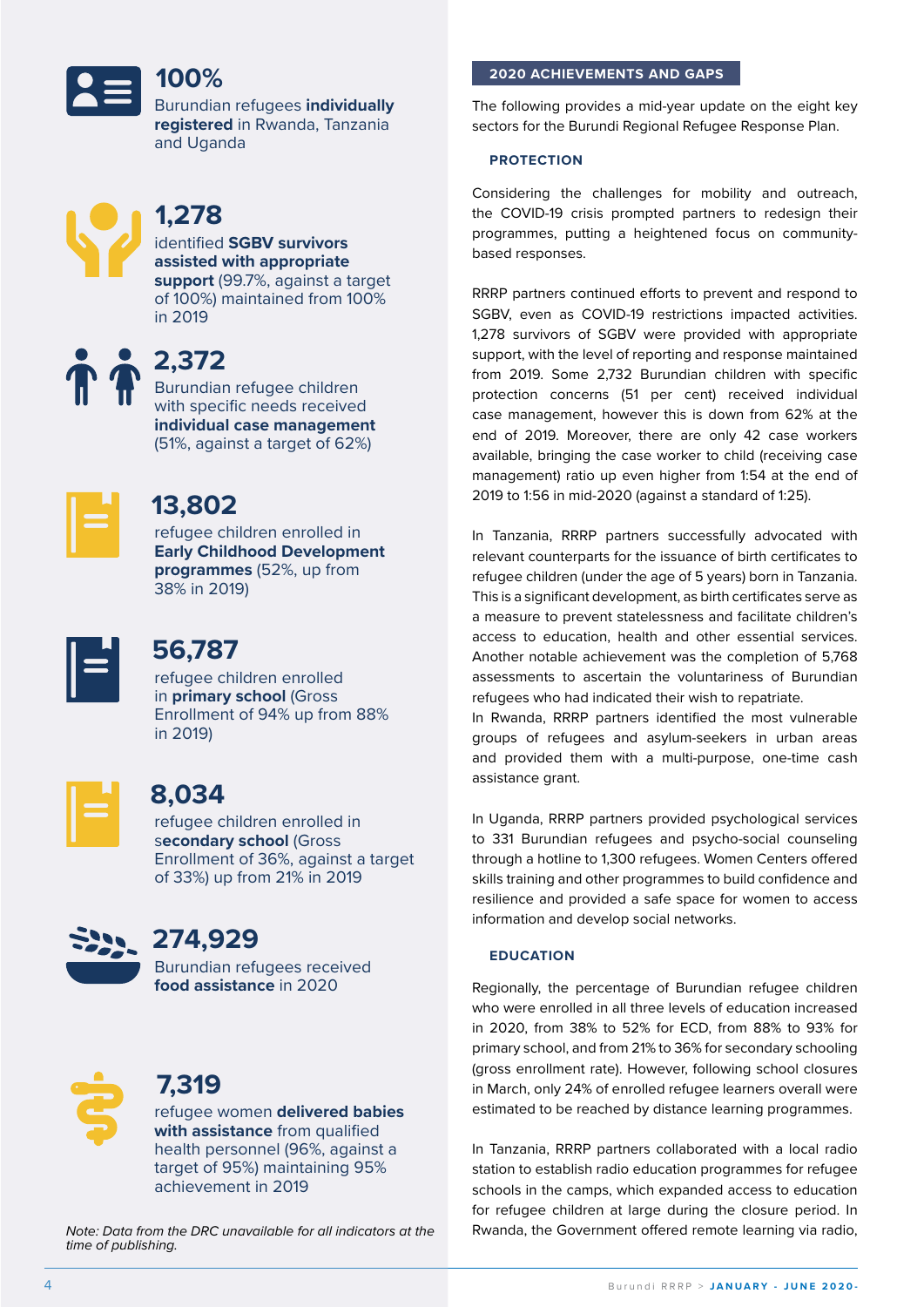TV and online learning programs, which some 60% of refugee children were able to participate in. In Uganda, a total of 11,041 home learning packages, developed by the National Curriculum Development Centre (NCDC), were distributed by RRP partners to refugee children in settlements hosting Burundian refugees.

Opportunities for tertiary education remain extremely limited for Burundian refugee youth, with just 383 tertiary students reported by mid-2019, representing less than 1% of refugees aged 18 to 28 years.

#### **FOOD SECURITY**

Over 274,000 Burundian refugees received regular distributions of food assistance, of which 82% received the full ration, due mainly to new food cuts in Uganda and Tanzania. This is down from 98% of assisted refugees receiving the full ration in 2019.

In Rwanda and Tanzania, food distribution processes were modified to reduce the risk of COVID-19 transmission. Adjustments for general food distribution included a shift from group to individual household distribution, reduced frequency of food collection, distribution of prepackaged bags of food (cereals, pulses and CSB) to beneficiaries, and improvement of waiting shelters to facilitate social distancing.

#### **HEALTH AND NUTRITION**

A total of 7,319 women delivered babies with the assistance of qualified health personnel, representing 96% of births. This percentage varied slightly from country to country (e.g. 94% in Uganda to 99% in Rwanda); however, it is evident that RRRP partners were able to ensure women had access and felt comfortable delivering in health facilities, even while COVID-19 preparedness and response activities were underway.

While full nutrition data are unavailable at the time of publishing, stunting prevalence remains high among Burundian refugee children (6 to 59 months), at 51% in Tanzania and 26% in Rwanda.

#### **LIVELIHOODS & ENVIRONMENT**

Despite increased focus on livelihoods in recent years, reprioritization in light of the COVID-19 response, and the general impact of the pandemic has heavily impacted employment and livelihood opportunities for Burundian refugees. Just 1,998 refugees received livelihoods inputs or training in the first half of 2020, representing 1.76% of the adult population (18 to 59 years), and down from 24,781 individuals supported in 2019.

COVID-19 has not only affected livelihoods, resulting in a loss of income, but reduced food assistance for refugees and an increase in food prices added to this challenge. A major achievement in Uganda was the cash-based response



*displayed in a distribution centre in Nduta camp, Tanzania. © UNHCR/Winnie Itaeli Kweka*



### **1,998**

refugees received **productive assets, training** and / or **business support** in 2020 (2% of refugees 18 - 59 years, down from 20% in 2020)



### **940**

refugees **employed or selfemployed** in Tanzania (1.5% of refugees 18 - 59 years, with updated data unavailable for other countries)

### **48,189**

refugee households live in **semi-permanent shelter** in Rwanda and Tanzania (78%, against a target of 100%)



### **34,827**

refugee households have a **household latrine** (Rwanda excluded) (55%, against a target of 66%) up from 38% in 2018

regional average **litres of water 24.5 L**

**per person per day** (against a target and standard of 20L) down from 20.7L in 2019



refugee households have **energy saving stoves** (data unavailable for Uganda)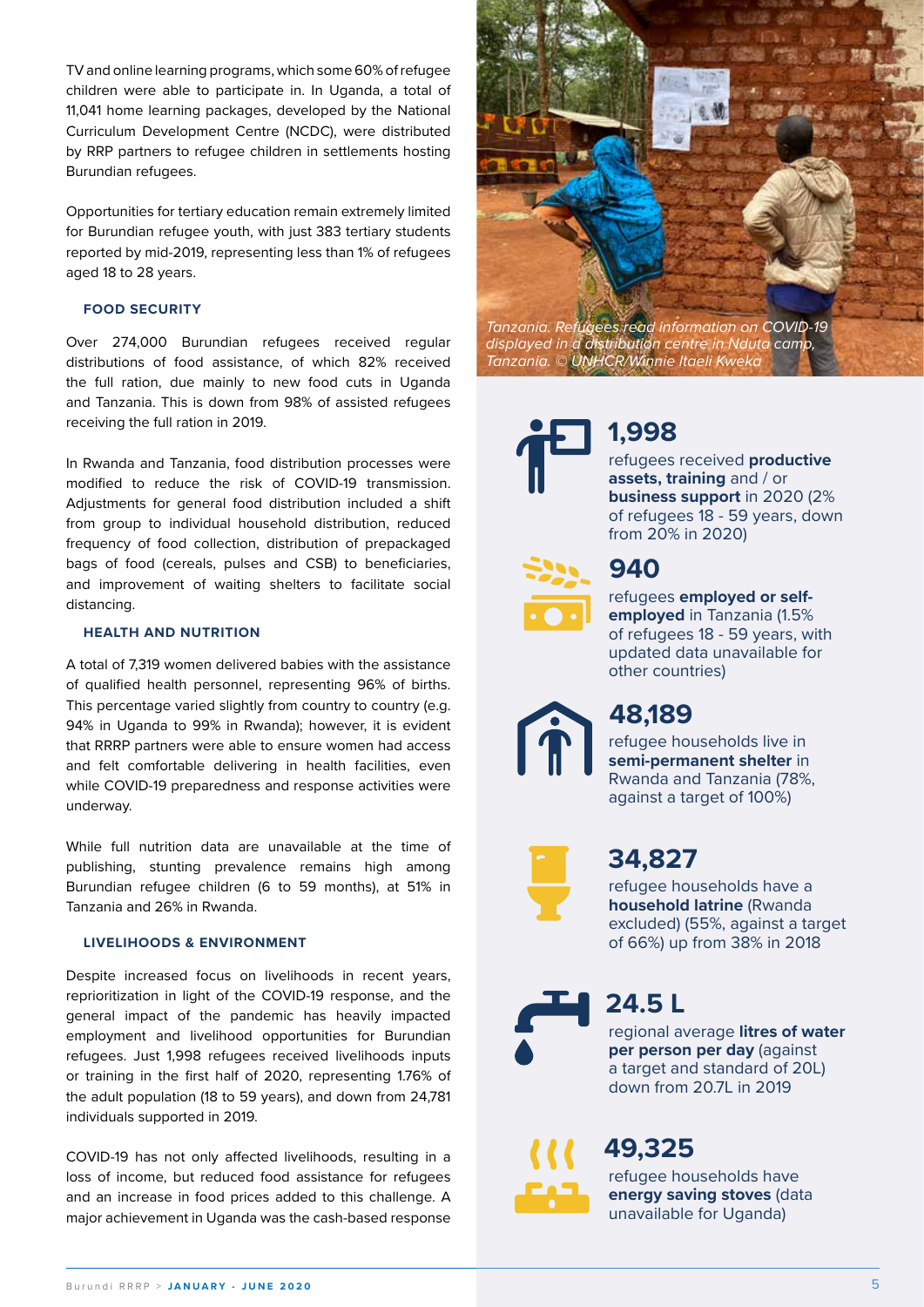to urban refugees in Kampala, providing unrestricted cash transfers via mobile money to cover the cost of rent, NFIs and food. A rapidly adapted Minimum Expenditure Basket (MEB) was developed to support the cash response programme design, including specific MEBs for urban response vs. in the settlements.

Updated employment data is not yet available across the region, though anecdotal reporting indicates many refugees have lost employment or been unable to sustain self-employment.

#### **SHELTER AND NFIS**

Full shelter coverage data is unavailable and will be reported on in the Year End Report, however by June 2020, over 13,000 refugee households benefitted from shelter repairs or upgrades, the majority in Tanzania. In Rwanda all refugee households received cash grants for non-food items.

#### **WASH**

As resources were reallocated to strengthen COVID-19 prevention, RRRP partners were able to increase access to water across the region from an average of 20.7L per person per day in 2019 to 24.5L. All refugees in the camps in Rwanda and Tanzania received increased soap. Household latrine coverage increased in Uganda and Tanzania. In the refugee camps, infection prevention and control, through the installation and management of handwashing facilities in communal locations, and increased disinfection of communal latrines and bathing spaces was regularly carried out.

#### **ENERGY AND ENVIRONMENT**

Efforts continue to conserve the environment in refugee hosting areas, with 13,318 tree seedlings planted by mid-2020. Over 49,000 refugee households in Rwanda and Tanzania have energy saving stoves and close to 23,000 received monthly fuel distributions. In Uganda, 558,289 tree seedlings were raised to meet the seedling requirements for the Burundian situation.

#### **REGIONAL COORDINATION**

In close collaboration with host governments, UNHCR leads and coordinates the response to the Burundi refugee situation in each affected country following the Refugee Coordination Model (RCM). Technical meetings are organized by sector at the local level and in the respective capitals.

Regional coordination of the Burundi situation is undertaken by the UNHCR's Bureau for the East and Horn of Africa and the Great Lakes in Nairobi. Consultations on response priorities, joint advocacy and resource mobilization for the 2020 RRRP will continue to be areas of focus with RRRP partners at regional level. The Regional Child Protection Network (RCPN), coordinated by UNHCR, and the Education in Emergencies Network (EiEN), coordinated by UNHCR and Save The Children, are interagency networks

*Democratic Republic of the Congo. Cash for shelter. Burundian refugee proudly showing the progress she has made on the construction of her house. © UNHCR/ Sanne Biesmans*

6 Burundi RRRP > **J A N U A R Y - J U N E 2 0 2 0 -**